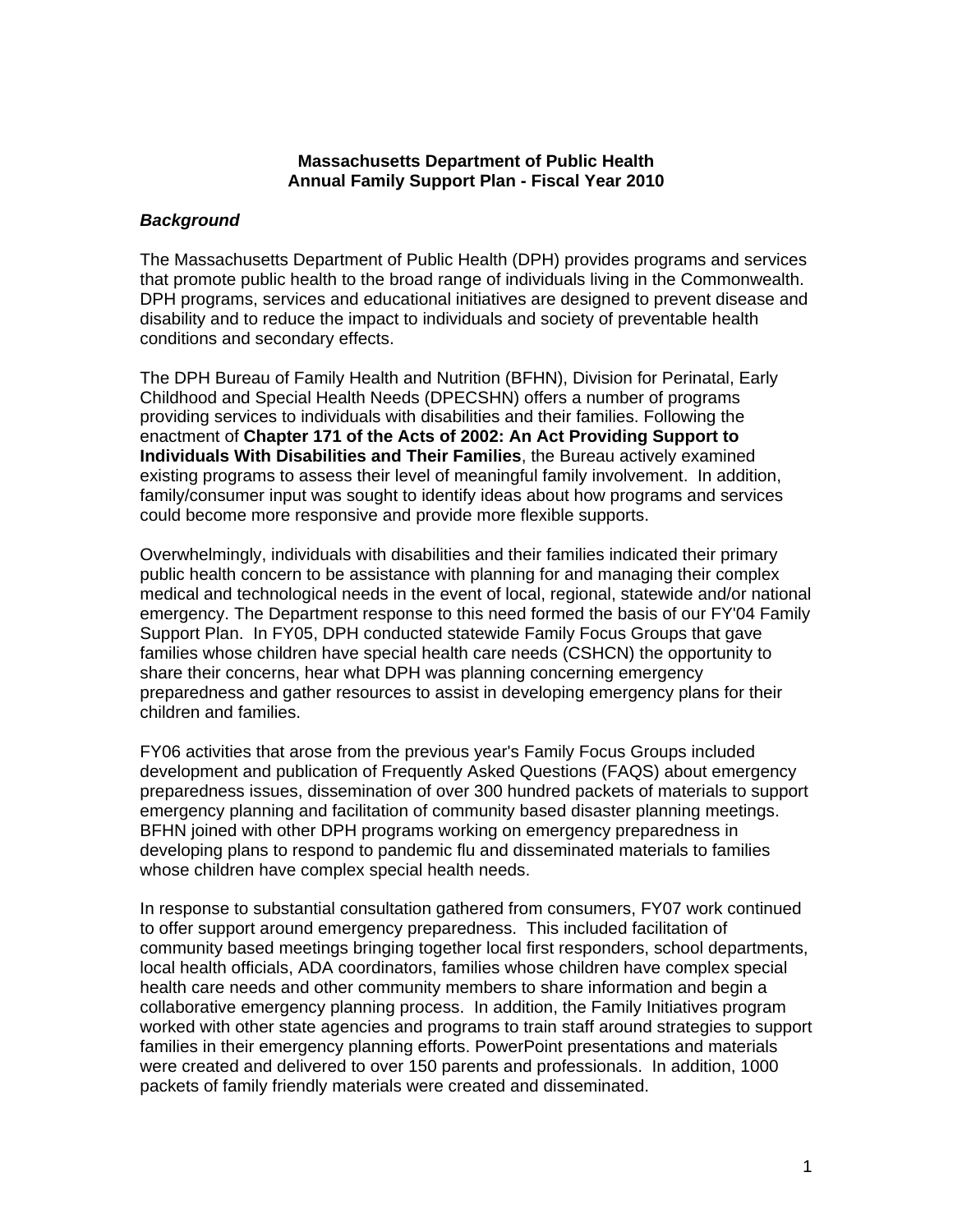Fiscal Year 08 work, based on input offered by families addressed issues of raising awareness of DPH resources and supports, disseminating up-to-date information about DPESCHN programs and collaborating with other DPH programs to embed knowledge of the needs of CYSHCN into these programs.

To better respond to family/consumer identified needs, in Fiscal Year 09, the Title V Children and Youth with Special Health Care Needs program (CYSHCN) embarked on a strategic planning process aimed in part at expanding outreach to ensure that all families whose children have special health needs were aware of and able to access our Public Health programs. New and more family-friendly outreach materials, better internal linkages to facilitate a single point of entry for services and an increased awareness of cultural competence make our programs more responsive to underserved populations, addressing family concerns and the DPH commitment to reducing health disparities.

## *Overview of Family Support*

The DPH retains its long history of commitment to effective, collaborative partnerships with families and works to ensure that all programming is family-centered and responsive to family/consumer articulated needs. To ensure this strong focus on familycentered services, the BFHN supports a full-time position, Director of Family Initiatives. The incumbent's responsibilities include:

- **Ensuring that all staff are aware of, receive information about and know how to work** in partnership with families;
- ! Ensuring that all Bureau initiatives include families/consumers in planning and monitoring activities;
- ! Developing new and ongoing opportunities for family involvement;
- ! Providing training, mentoring, financial and other supports to families partnering in planning, policy making and program implementation;
- ! Representing BFHN and its commitment to family-centered services in interagency initiatives;
- ! Representing BFHN and its commitment to family-centered services with other organizations on the state and national level; and
- ! Providing the "family voice", both personally and via inclusion of other family members and family organizations, in Bureau and Department activities

In addition to the broad range of public health programs and services available to families throughout the Commonwealth, the DPH is able to make some flexible funding available to families to address medical and other health-related needs not covered by other sources. Special funds help eligible families purchase (among other things) hearing aids, medications, assistive technology, respite services, home and vehicle modification and reimbursement for travel expenses incurred for the care of their children with special health needs. Funds are disseminated through DPH vendors and in some cases, from DPH directly to families. In Fiscal Year 2009, approximately 1000 families received over \$2,600,000 in funding from the Catastrophic Illness in Children Relief Fund (CICRF), Early Intervention Regional Consultation Program Respite Allocation, Care Coordination Family Support funding, Epilepsy Drug program and the Hearing Aid Program for Children. Close to \$75,000 was allocated for family involvement activities across the Bureau including participation in focus groups, proposal reviews, as trainers, community-based projects and attendance at conferences and other skill building opportunities.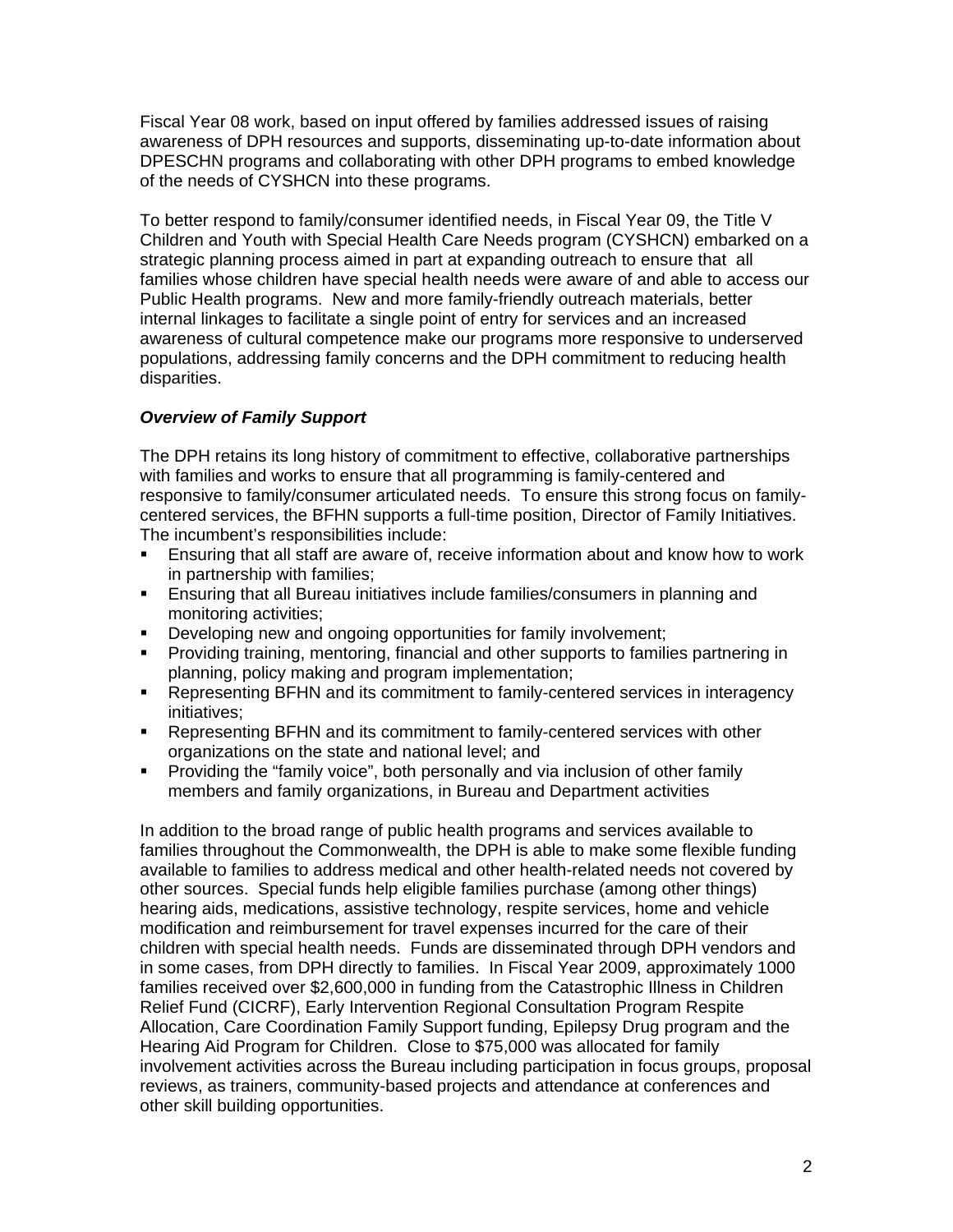### *Process for obtaining "substantial consultation" from families regarding flexible support needs*

DPH employed a variety of mechanisms to gather information from families/consumers about their support needs. In FY09, staff from Office of Family Initiatives projects attended conferences and regional and local meetings where families whose children have special health needs were gathered. Staff met families from Pittsfield to Nantucket to obtain a picture of the geographic diversity of need in the state. In addition, questionnaires were distributed and explained at community outreach visits and skill building sessions. Questionnaires were in available in both English and Spanish. Requests for information were also made to Portuguese speaking callers to the Family TIES toll free 800 line. All families were asked about unmet/under-met health needs, experiences with DPH programs, knowledge of health care transition, need for support around emergency preparedness, how they obtain information about resources and supports and how best DPH could provide assistance. Every family interview included questions about how family-centered were the services received from BFHN programs and what could be done to make services more family friendly. The questionnaires allow families to indicate any other information they feel DPH needs to know in order to ensure that programs and services are flexible, family-directed and meet their needs.

Additional information was obtained through the following mechanisms:

- Questions on a survey disseminated at the annual Federation for Children with Special Needs conference; (800 participants 193 surveys returned)
- Questions included in calls received by the Family TIES project, the statewide Information and Referral and Parent-to-Parent program;
- Questions posted to the Family TIES and Early Intervention Parent Leadership Project websites;
- Survey questionnaires sent to over 100 families who indicated a desire to serve as advisors to BFHN and DPECSHN;
- Questions included in calls received by the DPH Community Support Line;
- Discussions between care coordinators and their client families; and
- ! Information gathered by the DPH Public Benefits Specialist during her talks and trainings with individuals and families statewide.

Face to face contact was made with over 150 families. Information from these families as well as an additional 200 who responded to questionnaires was used to develop our FY10 plan. Families continued to tell DPECSHN that their primary need was for reliable, accessible, knowledgeable and up-to-date information about resources, public programs and supports. As the year progressed, increasing numbers of families communicated with DPH about the effect of the economic downturn on their ability to care for their children with special health needs. Many of the issues that families raised in person, on the phone and on questionnaires go beyond the DPH purview, although most related to the on-going message families consistently share with DPH which is:

"Human Service agencies please provide coordinated, easy to access services that bypass individual agency eligibility criteria and recognize the whole child and whole family."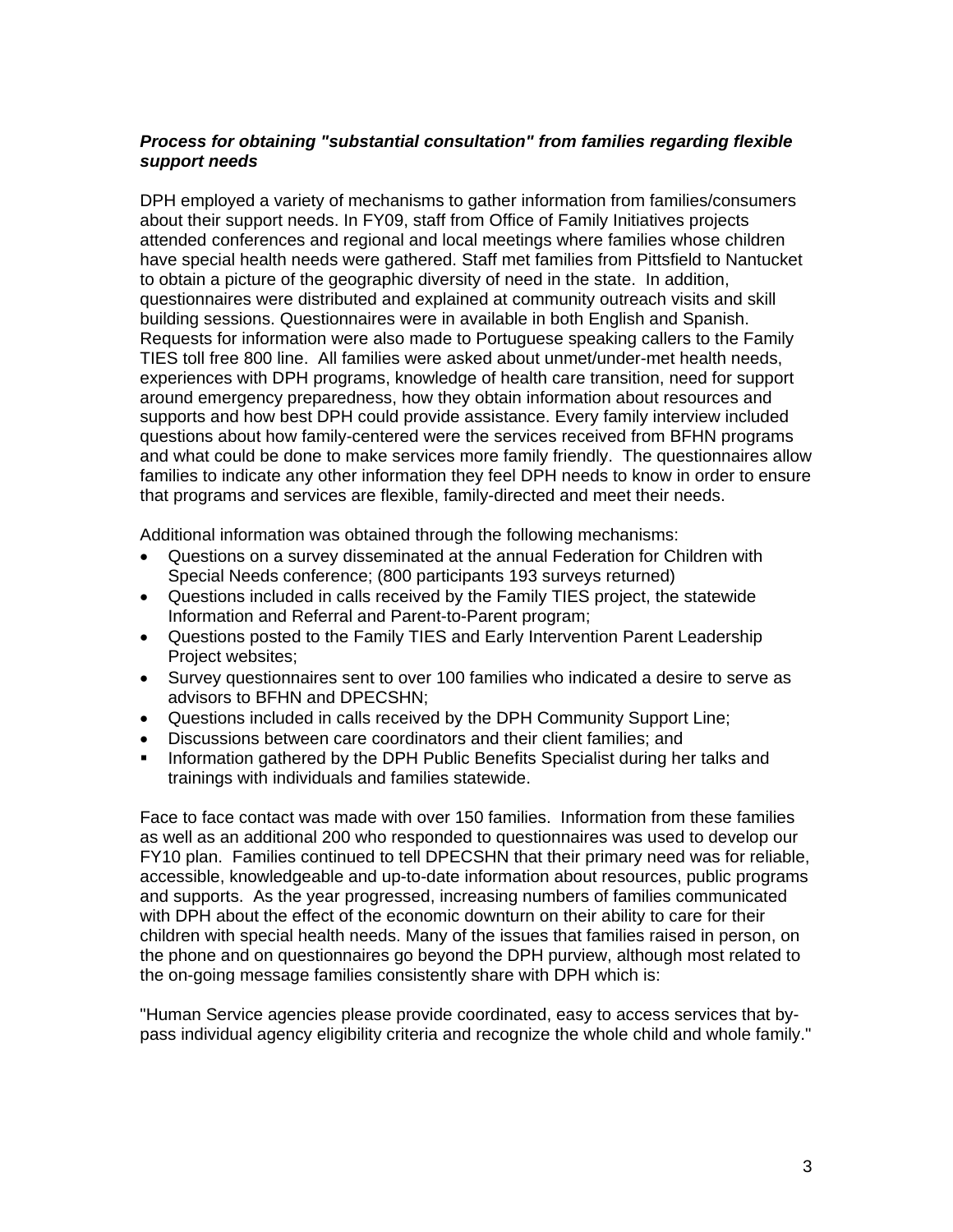| <b>Needs expressed by</b><br>families for which DPH                                                                                        | <b>Needs expressed by</b><br>families outside DPH                                                                                                       | <b>Needs expressed by</b><br>families for which                                                                 |
|--------------------------------------------------------------------------------------------------------------------------------------------|---------------------------------------------------------------------------------------------------------------------------------------------------------|-----------------------------------------------------------------------------------------------------------------|
| has primary<br>responsibility                                                                                                              | purview<br>& resources                                                                                                                                  | multiple agencies<br>are responsible                                                                            |
| Strategies to facilitate<br>communication between<br>primary and specialty health<br>care providers                                        | Behavior supports including<br>ABA and biomedical therapies<br>for children over three                                                                  | Respite                                                                                                         |
| Access to information and<br>short term care coordination<br>when needed                                                                   | Speech, occupational and<br>physical therapies for children<br>on the Autism Spectrum<br>beyond that provided by health<br>insurance and public schools | Education for health care<br>providers about low incidence<br>disabilities and other health<br>issues of CYSHCN |
| Information for primary care<br>providers about DPH<br>resources specific to CYSHCN                                                        | Funding for and connection to<br>educational advocates                                                                                                  | Independent living skills,<br>health care self management                                                       |
| Inclusion of the needs of<br>CYSHCN into core public<br>health programs such as<br>nutrition, physical activity and<br>violence prevention | Expanded mental health<br>resources                                                                                                                     | Support for transition from<br>pediatric to adult health care<br>system                                         |
| Support for the purchase of<br>hearing aids and cochlear<br>implants                                                                       | <b>MCAS</b> support                                                                                                                                     | Support for alternative and<br>complementary therapies such<br>as hippo and message therapy                     |
| Oral health resources for<br><b>CYSHCN</b>                                                                                                 | Therapeutic afterschool<br>programming                                                                                                                  | Easier access to and funding<br>for Durable Medical<br>Equipment                                                |
|                                                                                                                                            | Community recreational<br>opportunities                                                                                                                 | Planning for long term care<br>needs of CYSHCN                                                                  |
|                                                                                                                                            | Food stamps and housing<br>support                                                                                                                      | Expanded insurance coverage<br>for specialized services                                                         |
|                                                                                                                                            | <b>Family Counseling</b>                                                                                                                                | Turning 22 supports for youth<br>with complex medical needs                                                     |
|                                                                                                                                            | Availability of Personal Care<br>attendants                                                                                                             |                                                                                                                 |

# *The following table illustrates needs expressed by families*

In FY10, DPH/DPECSHN will continue to pursue partnerships with agencies and organizations that can address these family articulated needs including but not limited to, the Department of Elementary and Secondary Education, Department of Developmental Services, the Mass Chapters of the American Academy of Pediatrics and Family Physicians, Massachusetts Developmental Disabilities Council and the LEND (Leadership Education in Neuro-developmental Disabilities) programs at the University Centers on Disabilities at U Mass.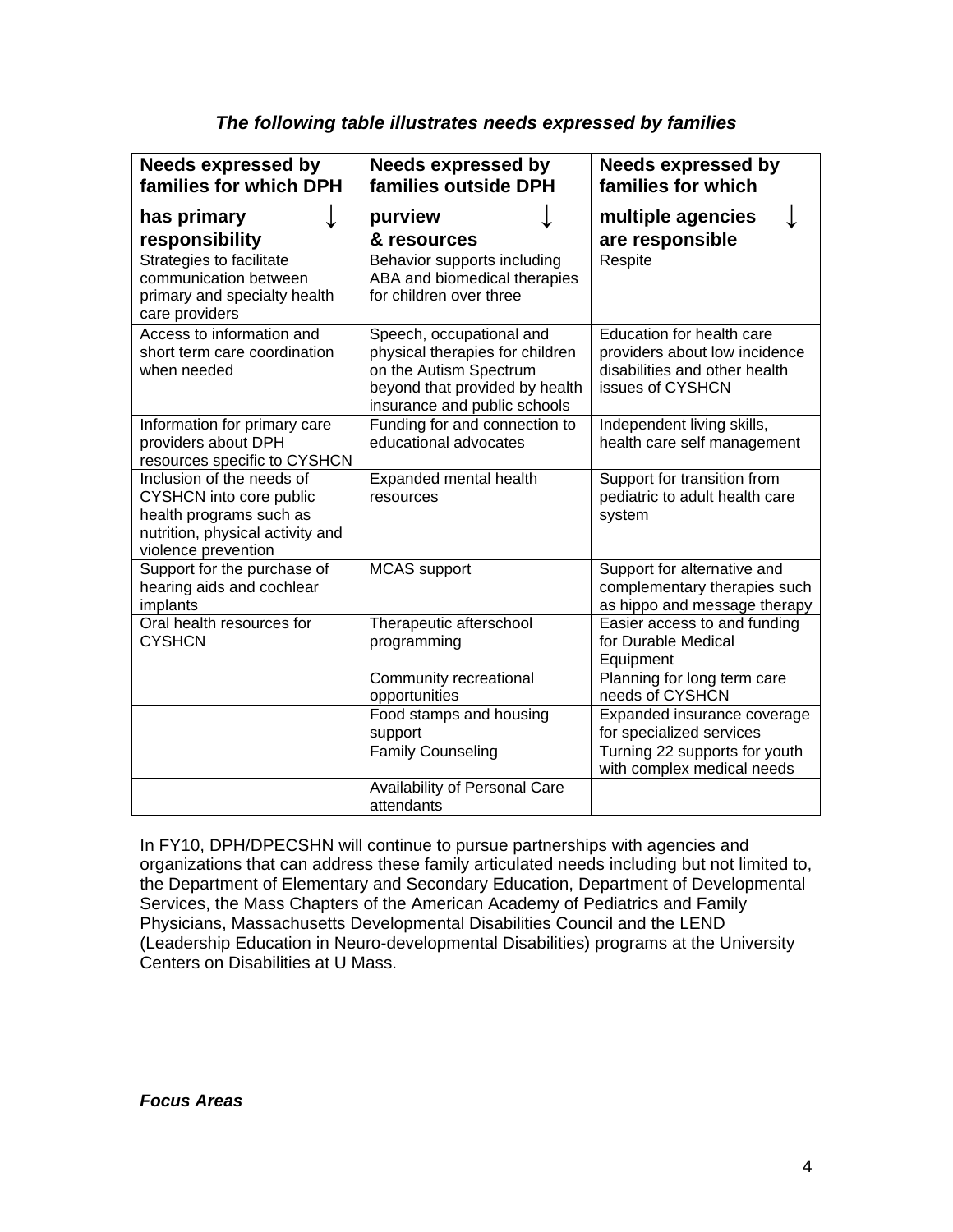## **I Family Empowerment**

### *Current and On-going Activities:*

Programs within the Department of Public Health seek input from practitioners, academics, consumers/families and other stakeholders via Advisory Boards. Boards generally meet at least quarterly and transmit information regarding community and individual needs directly to DPH. In FY09, Commissioner Auerbach conducted another round of meetings statewide to gather information from the community about DPH programs and services, unmet needs, ideas for improvement and to introduce new initiatives such as Mass in Motion. In addition, the following illustrate other ways the DPH promotes family participation in policy development and program planning within the BFHN:

- ! The Bureau applies for and receives funding from the Federal Bureau of Maternal and Child Health (MCHB) that supports many programs for women and children. Federal regulations stipulate that 30% of the funding from this Block Grant is spent meeting the needs of children with special health care needs (CSHCN) and their families. To ensure responsive, family-centered, community-based services, families of CSHCN are invited to learn about the Block Grant, participate in needs assessment activities, offer information and suggestions based upon their individual family needs and review the application prior to submission to MCHB.
- With Federal Individuals with Disabilities Education Act (IDEA), Part C (services to children 0-3) funding, the DPECSHN supports the Early Intervention Parent Leadership Project (EIPLP). This parent-designed and run project reaches out to families whose children receive Early Intervention services and offers them opportunities for leadership and lifelong advocacy skills development. Parents are encouraged and supported to partner with their own EI programs at regional early childhood events; on the state level as advisors to the DPH; as members of the federally mandated Interagency Coordinating Council (ICC) and nationally to share information about Massachusetts and to learn and bring home information from other states about opportunities for families to impact and help define services systems. DPH EI staff conduct focused monitoring activities at the program level that includes input from families. In FY09, two family members began terms as tri-chairs of the ICC with an EI provider serving as the third tri-chair. These parents, as well as other ICC parent members received extensive skill building and mentoring from DPH to support them in carrying out their roles. The statewide Early Intervention program continued implementation of the Family Survey disseminated to all families enrolled in EI for at least six months. For calendar year 2009, over 3000 surveys have been returned allowing families to share broad feedback about their EI experience. This feedback is shared with EI programs and used to improve EI services and supports.
- ! Funding from both of the above sources supports Family TIES (Together in Enhancing Support) the statewide Information and Referral network for families of CYSHCN and their providers. Family TIES staff, who are all parents of children with special health needs are located in each of the DPH regional offices which gives them knowledge and familiarity with local resources. Family TIES also serves as the Massachusetts Parent-to-Parent program and the Early Intervention Central Directory. Families who access services from Family TIES are offered opportunities to become advisors to DPH and to take on roles within DPH programs and other public policy venues. Mentoring and financial support is available to these families.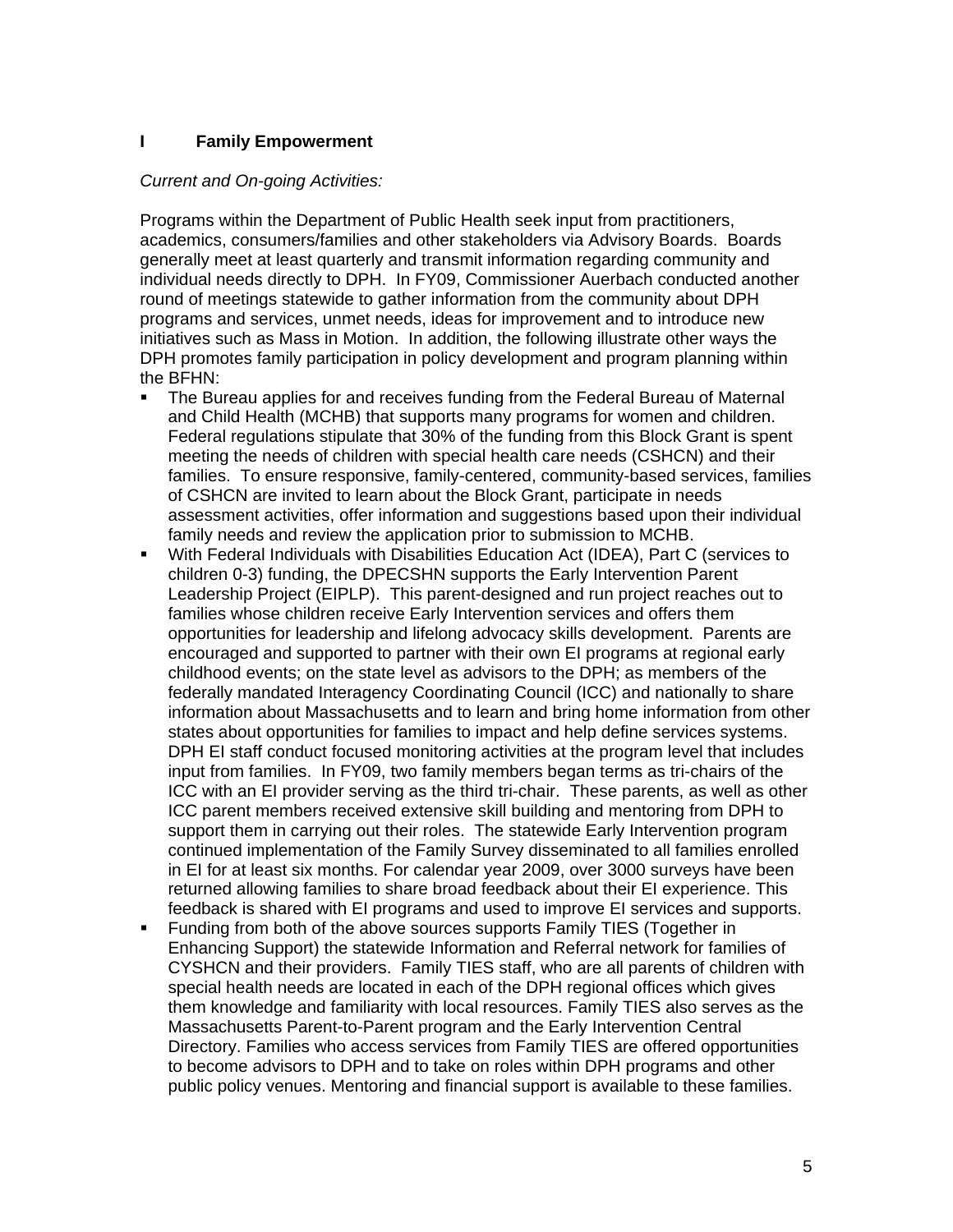! Families are regularly surveyed about support needs and best uses of flexible funds through Office of Family Initiatives projects, Community Support, Care Coordination and Regional Consultation Programs. These programs also provide training and skill building opportunities for families to grow their leadership and advocacy skills.

*New Initiatives:* 

- Active recruitment, training and support for family members to participate in federally mandated Maternal & Child Health 2010 needs assessment.
- Implementation of protocols to facilitate continuum of service and direct referrals among all division programs.
- Establishment of Advisory Councils for the Title V CYSHCN program and the Bureau of Family Health and Nutrition.

# **II Family Leadership**

## *Current and On-going Activities:*

DPH supports, directly or through contracts or stipends, a number of initiatives that help families to acquire leadership and advocacy skills. These include:

- **Early Intervention Parent Leadership Project, a parent-designed, parent-run project** that offers information, training and supports to families whose children receive Early Intervention services to assist them to partner with providers within the Early Intervention system.
- ! Early Intervention Hausslein Leadership Awards offer small grants to families enrolled in EI to design and implement inclusive projects that connect their children and families to the their communities.
- ! Family TIES, a statewide information and referral network, offers parent-to-parent support and training to families of CYSHCN and their health care providers. Families learn how to navigate the public and private service system and partner with health care and related organizations that impact policy development
- ! Navigating the Maze, collaboration between Family TIES and DPH Care Coordination program brings together families and service providers statewide to learn about and share information on public programs, eligibility requirements and "who to call."
- ! Collaboration with other family organizations such as Federation for Children with Special Needs, Mass Families Organizing for Change and Mass Family to Family Health Information Center to share training and skill building opportunities.
- ! Maintaining the skill building and networking aspects of the Family- Professional Partners Institute. The Institute funded by DPH at New England Serve created a model of partnership between families and health care organizations. Federal funding for this initiative ended in April 2008. DPH continues to provide support to existing partnerships.
- ! On-going opportunities to indicate desired skill building training through surveys and questionnaires disseminated at conferences and workshops and at Family Initiatives projects' web sites, followed by development and dissemination of desired training.
- ! Positions for two family members as Advisors to the Catastrophic Illness in Children Relief Fund.
- ! Contracts with nine Community Health Centers and community-based primary care practices to implement Medical Home activities. A requirement of each contract was the establishment of Practice Improvement Teams that include family members who receive a stipend for their participation.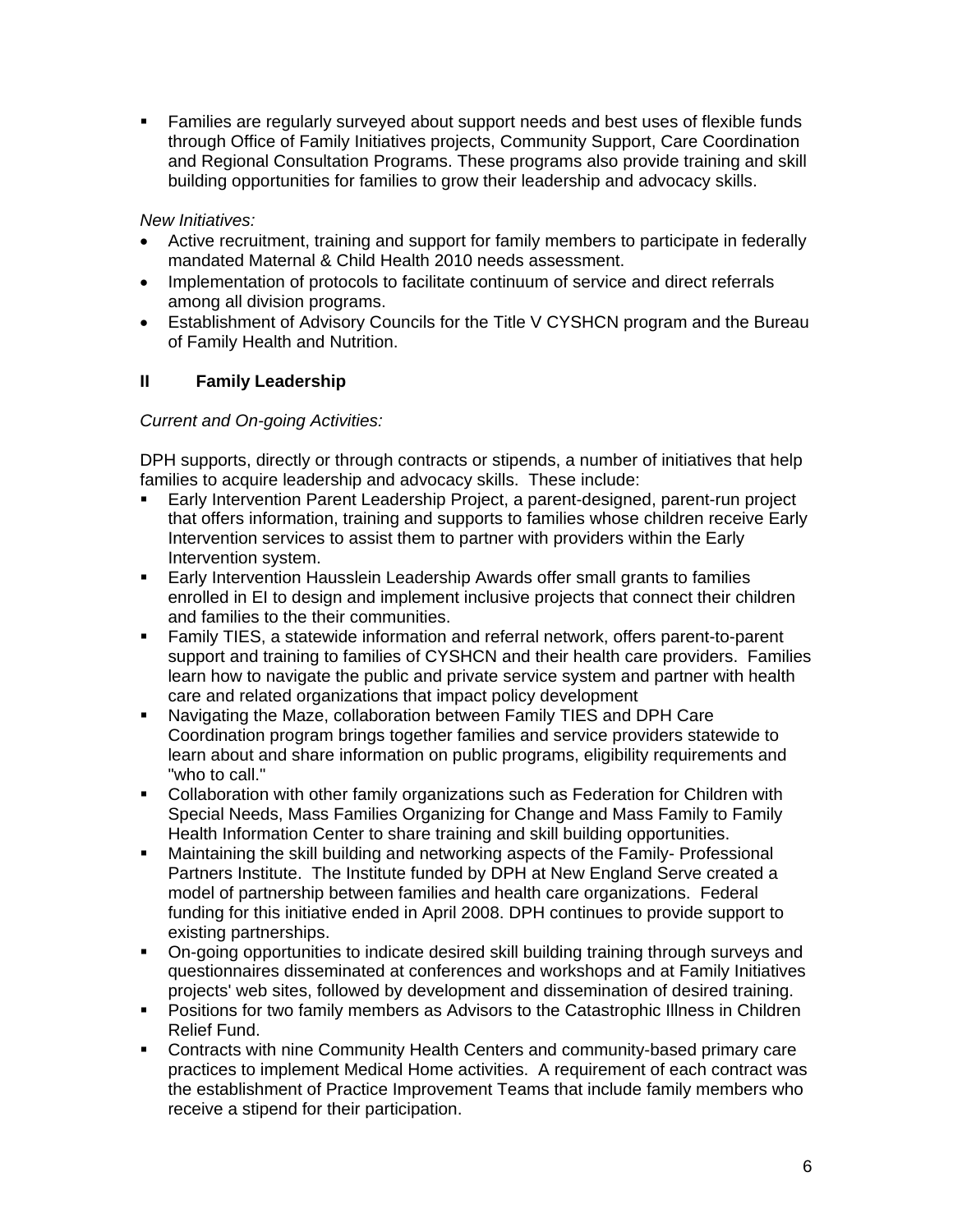### *New Initiatives:*

- Partnership with Children's LEND program to develop and deliver in-person and online Parent Leadership training.
- Collaboration with the DPH Early Intervention Training Center to develop skill building opportunities for families such as "Understanding Family Rights" and "You and Your IFSP."
- Development of "Train the Trainer" model for self-identified Family Advisors to disseminate information about the CYSHCN program. These Advisors will meet small groups of families to share and collect information for use in the MCH 2010 Needs Assessment, on-going Chapter 171 information gathering and to help evaluate and improve DPECSHN programs and services.

## **III Family Support Resources and Funding**

## *Current and On-Going Activities:*

Family support activities in FY09 have focused on skill building at the community level, identification of resources to produce and disseminate materials, assistance in development of local support groups and expanding the statewide Parent-to-Parent program. Through the CYSHCN strategic planning process, we continue to identify and share state and community resources, improve coordination among DPH programs and develop effective mechanisms to share information about resources with each other and with families. This effort has resulted in improved ease of access to information and support. A priority for DPH direct service programs including Family TIES, Community Support Unit and Care Coordination has been this improved communication and knowledge sharing and a commitment to assisting all families who contact DPH connect to appropriate resources. Information about and referral to resources, public benefits and navigating the health care system are provided by these three programs. Staff helps families to identify which agency would have primary responsibility for their presenting issue and facilitate connections with these agencies. A focus of program strategic planning has been to identify resources and supports needed by families whose children have complex special health needs experiencing critical life/health events.

DPECSHN supported efforts led by the Consortium for Children with Special Health Care Needs to include legislation about access to durable medical equipment (DME) into the FY10 Massachusetts State Budget.

A continued focus is the promotion of the Medical Home concept within communitybased pediatric practices. DPH Care Coordinators are currently placed in nine Community Health Centers and private practices across the state where they provide information and support to families and train staff in aspects of Medical Home. The Division collaborates with EOHHS and other state and national efforts to promote and implement Medical Home for children and adults.

Over 50% of families indicated that Emergency Preparedness remains an important issue for them. Staff offers small group training for families and makes information and technical assistance available on project websites. As requested, DPH, MEMA and HHS information about H1N1 and pandemic flu is given to families. The Director of Family Initiatives supported an effort by the E.K. Shriver Center to obtain funding to provide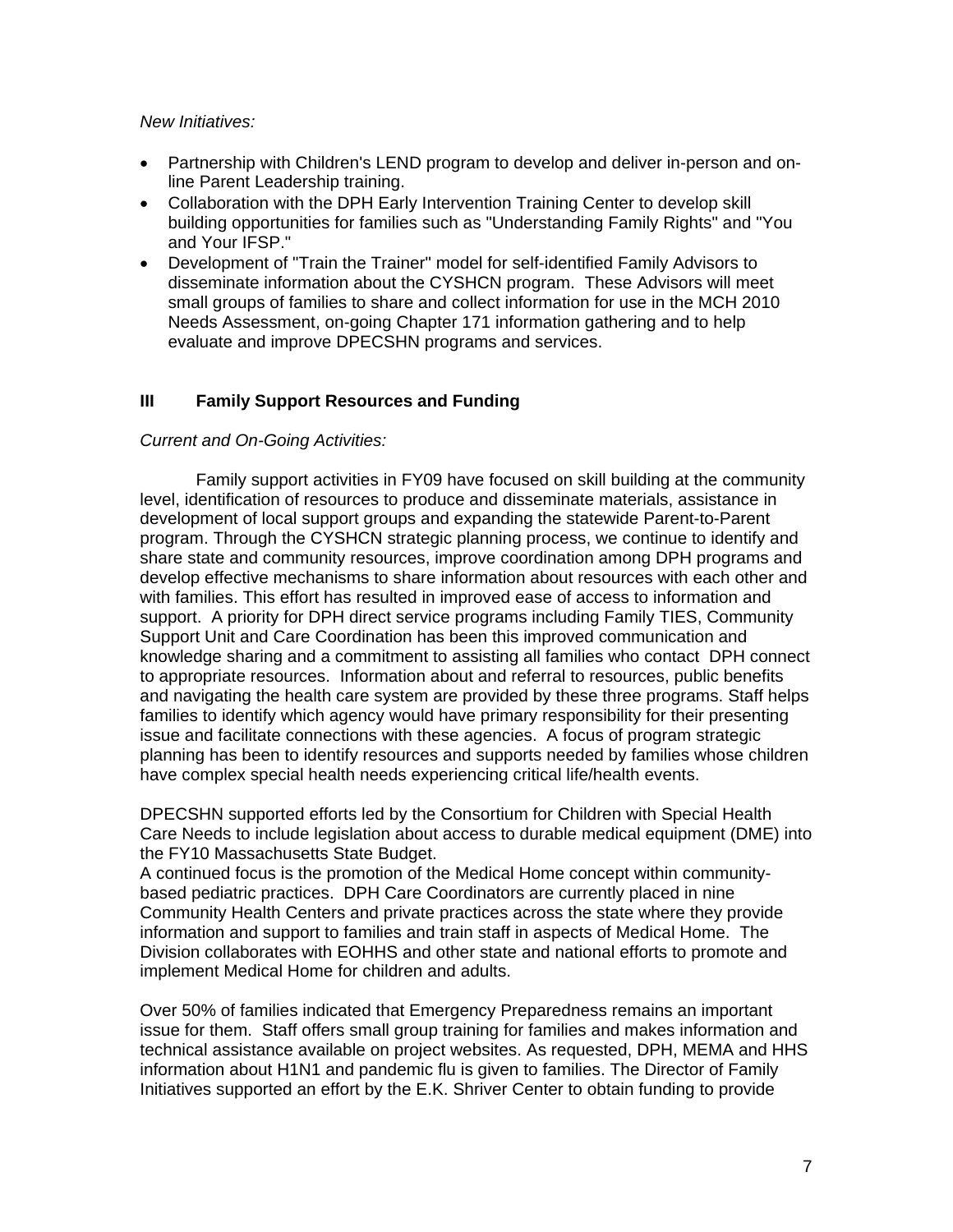individualized consultation to families to assist with the development of emergency plans.

The Director of Family Initiatives serves as the family representative to the state Emergency Medical Services for Children Program. In this role, she helps to make connections between EMS and families that facilitate effective emergency response. She provides input to the program about the needs of families whose children have complex medical issues that would require individualized responses in the event of emergency or disaster.

Other DPH family support initiatives within the Bureau are provided by Early Intervention Regional Consultation Programs (RCPs). Six programs statewide provide support to families of young children with complex medical needs that facilitate inclusion in community settings of family choice. Over 1000 families whose children are enrolled in Early Intervention and eligible for RCP services accessed family support, networking opportunities, equipment loans and respite funding through the program. DPH maintains a toll free Community Support Line available to families of CYSHCN and their providers. In FY09, the line received close to 1400 calls, of which more than 50% were from families, and added an additional Resource Specialist.

Through the Bureau of Family Health and Nutrition Universal Newborn Hearing Screening Program (UNHS), the Department has provided support and information to approximately 1200 families whose children either did not pass or missed their initial hearing screening. Of these, 650 families who missed their diagnostic appointment, were in the process of achieving a diagnosis or had received a diagnosis of hearing loss were contacted. Follow-up efforts are made to reach every family either by phone, mail or through family-identified pediatrician. Some on-going case management was provided to these families by the Department. Additional supports are available through the Mass Commission for the Deaf and Hard of Hearing (MCDHH), with whom DPH has an agreement to share information, with family permission, facilitating early referral to the Commission.

The program employs a parent of a young child with hearing loss as a parent consultant. This consultant makes personal contact with every family whose child receives a diagnosis of hearing loss to offer family-to-family support and community and statewide resources. 360 English and 125 Spanish Parent Information Kits were distributed to families. 44,000 brochures in multiple languages were distributed Family TIES continued its focus on outreach and support to culturally and linguistically underserved populations. Training about organizing complex and multiple records, emergency preparedness and building community were translated into Spanish, Portuguese and Chinese. In all, over 1200 parents accessed training and skill building opportunities offered by Family Initiatives programs. These included leadership development, building community, emergency preparedness, facilitation and presentation skills and providing parent-to-parent support.

#### *New Initiatives:*

- Development and distribution of Medical Home Fact Sheets for Families and Providers
- Collaboration with EOHHS around initiatives to promote and seek funding for Medical Home activities.
- Identification of Division staff to collaborate with other core DPH programs to embed understanding of the similarities and differences of issues of CYSHCN.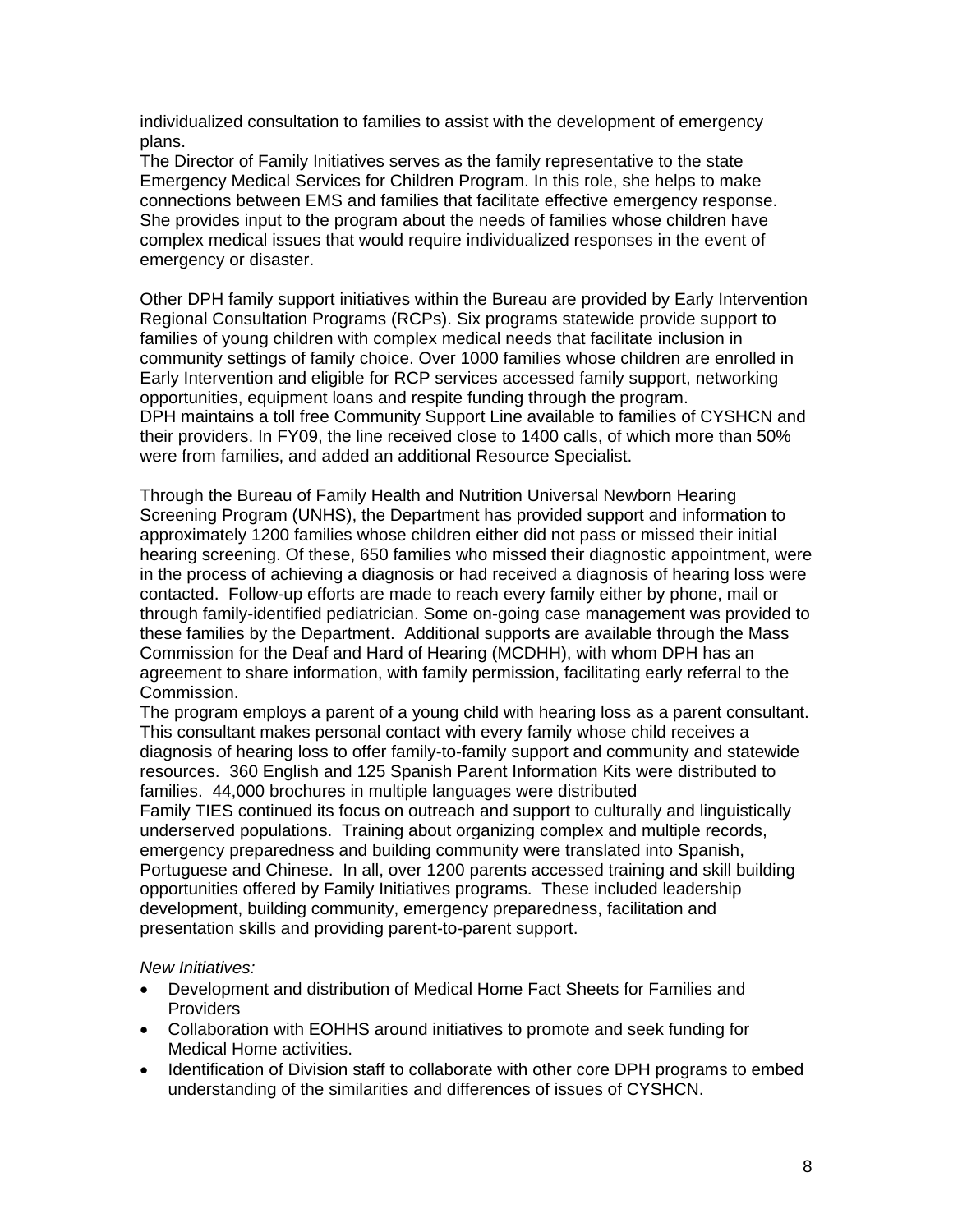## **IV** *Accessing Services and Supports*

## *Current and On-going Activities:*

The Department supports a variety of efforts to educate families/consumers about availability of and access to services. Some of these include public service announcements, Early Intervention Child Find, program specific newsletters such as EIPLP's *Parent Perspective* and the MassCare newsletter. CICRF, Community Support Line, Family TIES and Care Coordination staff outreach to hospitals, schools and community settings where individuals with disabilities and their families receive services. The DPH Public Benefits Specialist provides training across the state and offers technical assistance through a toll free number and at in-person trainings. In FY 09,100 parents received personalized TA and training from this Specialist. Staff from Care Coordination, Community Support Unit and Family TIES continued their collaboration on a series of statewide public benefits and informational meetings for families and professionals to disseminate information about available services and supports. Family TIES and EIPLP both maintain toll free numbers. In FY09, over 3000 families called these lines for information, referral, Parent-to-Parent matches, training and skill building opportunities. These projects also host web-sites and list servs. To date, 1000 Family TIES Resource Directories, 4000 project brochures in English, Spanish and Portuguese and six editions of the **Parent** *Perspective* have been distributed to families and professionals. These materials are also available electronically. DPECSHN program information, including the Family Support Plan is available on-line at [www.mass.gov/dph](http://www.mass.gov/dph). There is interactive capability on the DPH website and on DPECSHN project sites for families to offer feedback and suggestions.

## *New Initiatives:*

- New CYSHCN program brochure and services guide will be widely distributed.
- Family Initiatives staff will support EI Parent Contacts and Family Advisors to implement activities for grass roots information sharing.
- As part of the CYSHCN program strategic planning process, stakeholder and constituency building activities will facilitate broader dissemination of information.

## **V Culturally Competent Outreach & Support**

#### *Current and On-going Initiatives:*

Materials about all programs for individuals with special health needs and their families are available in a variety of languages including but not limited to; Spanish, Portuguese, Haitian Creole, Russian, Cambodian and Vietnamese. All programs have staff with multiple language capability and/or access to interpreters. The Department hires and/or contracts with individuals who are bilingual, bicultural and familiar with the culture and customs of families who utilize our programs. Outreach initiatives take place collaboratively with community-based organizations where ethnically, linguistically and culturally diverse individuals and families receive services and are comfortable. These include community health centers, WIC offices and family organizations. The Family TIES Project contracts with native Spanish and Portuguese speakers to respond to requests for information and referral, and Parent-to-Parent matches. In FY09, Family TIES hired a parent coordinator from Eritrea who has made a number of new connections with community based organizations. Information about the availability of flexible family supports is disseminated to organizations where ethnically, culturally and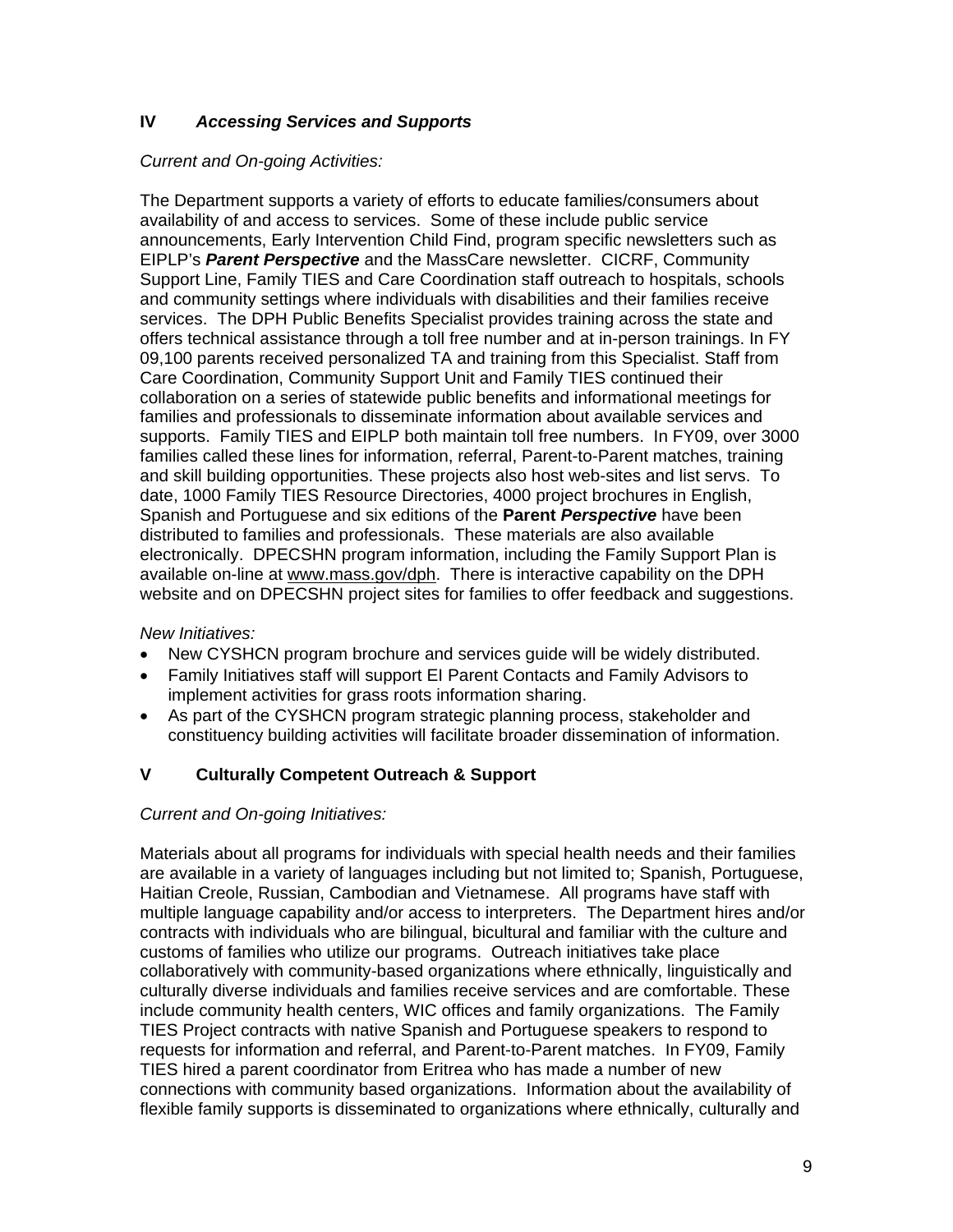linguistically diverse individuals and families gather and receive services. Project training is available in Spanish and Portuguese. Family TIES continues it focus on expanded outreach to linguistically and culturally diverse populations. In FY09, partnerships with an additional 9 community-based organizations were established. Coordinators shared materials, worked collaboratively on translation and offered skill building sessions to families whose children have special health care needs. Bilingual/bicultural staff worked with Spanish speaking families to provide input into the FY 10 Family Support Plan. The EIPLP newsletter lead article and updates on the EI Family Survey continue to be translated into Spanish in each of six editions. TTYs are in place in all DPH regional offices to ensure access for individuals who are deaf or hard of hearing. DPECSHN programs continued to utilize the Office of Health Equity telephonic interpreter services line.

As part of the CYSHCN program strategic planning process, a work group focusing on health disparities and cultural competence was formed. This group has done a literature search of relevant materials, sought technical assistance form the National Center on Cultural Competence at Georgetown University and connected with the DPH Office of Health Equity to gather data on regional disparities. They have begun to share information with staff of the CYSHCN program.

## *New Initiatives*:

- Development and dissemination of Resource Binders with information to address health disparities and cultural competence for all DPH Regional Offices.
- Viewing and facilitated discussion of the video "Unnatural Causes" at Regional Offices.
- Work group members will mentor staff to increase understanding and develop effective strategies to expand services to underserved populations.

## **VI Interagency Collaboration**

## *Current and On- Going Activities:*

- Continuing collaboration between DPH and Department of Early Education and Care (EEC) around transition requirements for children leaving Early Intervention.
- Collaboration between DPH, EEC, ACF/Head Start and community agencies to expand training and support for inclusive community-based options for children.
- Participation on Birth-to-Three Task Force formed by EEC. DPH staff participates on all task force committees to represent health and family involvement issues.
- DPH Public Benefits Specialist represents BFHN on the State Special Education Advisory Board to share information about children with special health needs in public schools.
- Interagency Coordinating Council, A federally mandated council that advises and assists the DPH as lead agency for the MA Early Intervention System in planning, implementation and evaluation of EI services. The ICC is made up of family members of children who receive or have received EI, representatives from state agencies, early intervention programs, higher education, and other interested organizations serving young children and their families.
- Collaboration with the Mass Commission for the Deaf and Hard of Hearing to share contact information of families whose children are diagnosed with hearing loss with their permission to facilitate early referrals.
- Active participation in EOHHS Medical Home initiatives.